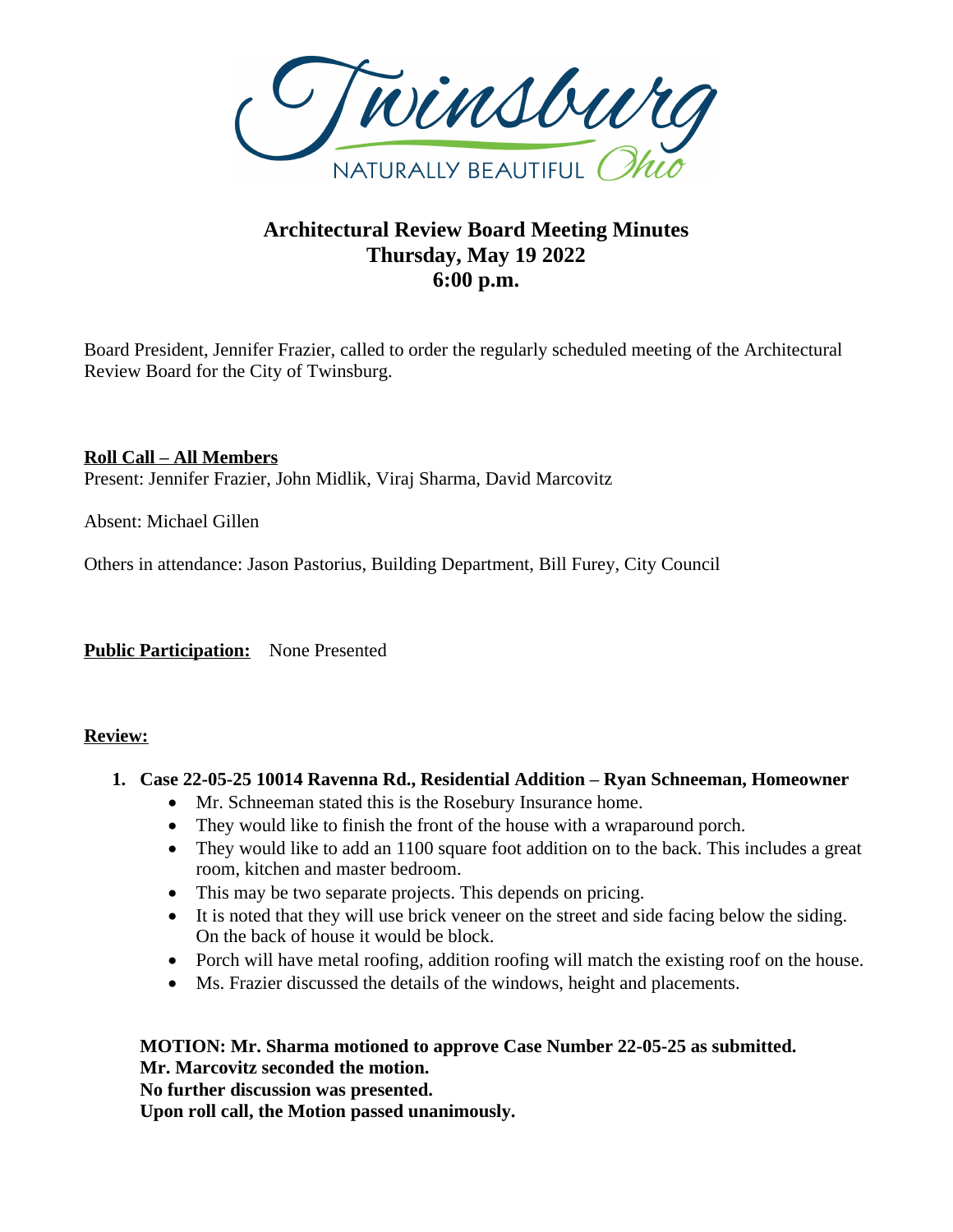- **2. Case 22-05-26 9422 Chamberlin Rd., New Garage Build – Ricky & Emily Depew, Homeowners** 
	- Mr. Depew stated that the siding will match the house siding. He presented samples.
	- He is looking to build the detached garage for extra storage.
	- He is not planning on a driveway.
	- The setback is correct according to the Ordinance.
	- The main door will be approximately 2 feet off the front corner.
	- It is recommended to match all the trim.
	- Garage door will match the house and there will be one window on the side.
	- Garage will have a cement foundation.

**MOTION: Ms. Frazier motioned to approve the garage build for Case 22-05-26 as noted, with the following conditions:**

- **1. Trim to match the existing house.**
- **2. Corner and the fascia board trimmed and matched to existing house.**
- **3. Garage door to match existing house.**
- **4. Option to put windows back if desired.**
- **5. Window to be trimmed out.**
- **6. All materials to match existing house.**
- **7. Addition of gutters to detached garage and vent on front gable.**

**Mr. Sharma seconded the Motion.**

**No further discussion was presented.**

**Upon roll call, the Motion passed unanimously.**

#### **3. Case 22-05-27 2222 Highland Rd., Mold-Rite Warehouse Addition – Eric Sheer/Emerson Marshall, Beacon Marshall Co.**

- Architect for the project stated that this project has been approved at BZA and they are seeking ARB approval.
- An addition of 34,420 square feet will be added to the south side of the building. This addition will house cranes, manufactured products, miscellaneous machines, restrooms.
- As part of this project, they are also looking at extending the breezeway from the new addition to the 2300 building, which is also owned by Mold Rite.
- The Architect discussed in detail the submitted drawings, photos, elevations, lighting and grading, and the need for additional doors.
- Same building materials will be used on new building as the existing building.
- Board members discussed the details of the breezeway, ramp and retaining wall.
- Board members reviewed and discussed the most current, large drawings submitted to the Building Department.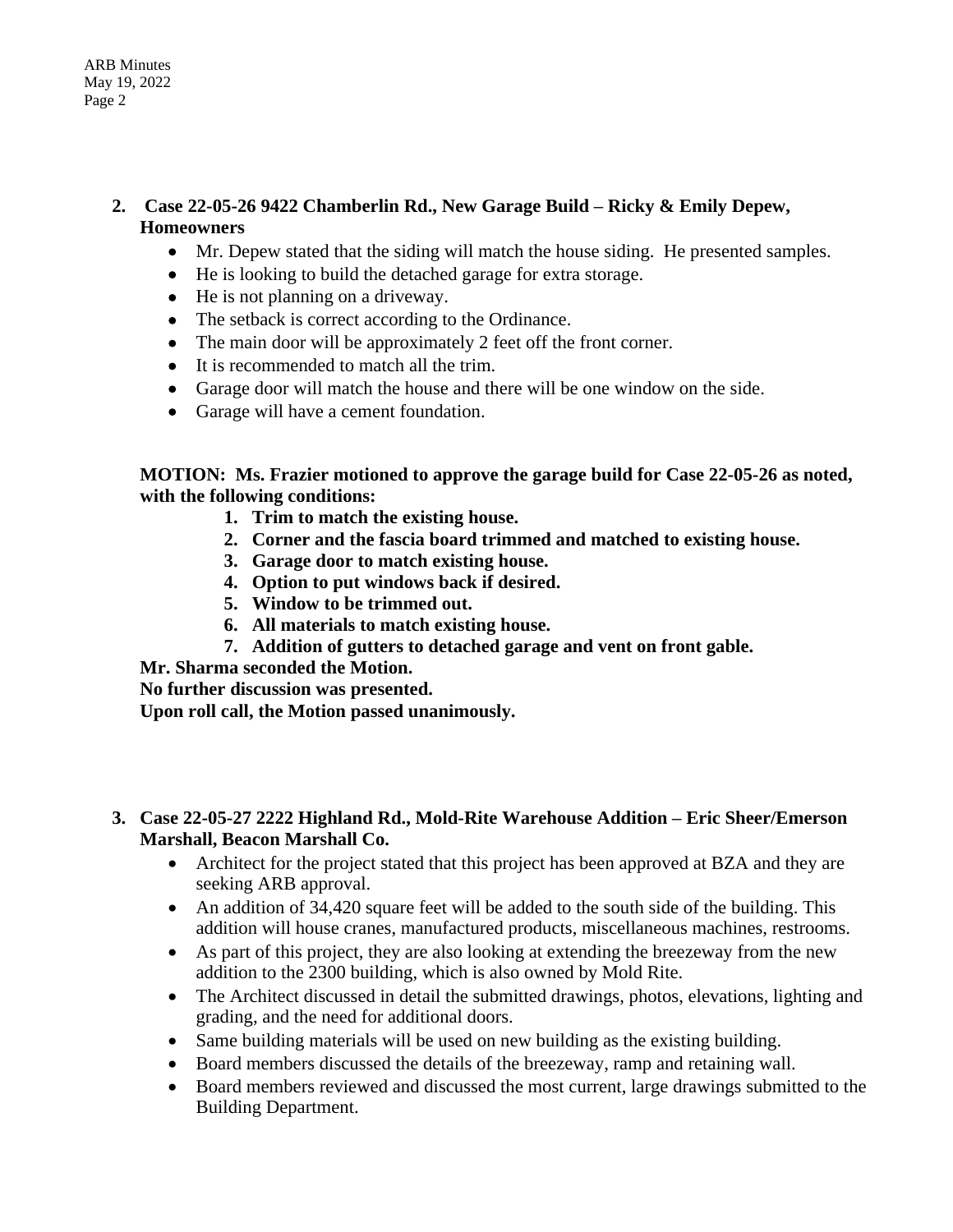**MOTION: Ms. Frazier motioned to approve Case Number 22-05-27 - large set of plans as submitted and noted:** 

- **1. Addition of a door on the north elevation of the breezeway at the approximate point where the grade crosses. This is on the other/large set of submitted plans.**
- **2. The translucent panel running the length of the breezeway on the north elevation at the top and on the south elevation along the top as seen in their other submitted plans. These translucent panel elements should be included as well.**

**Mr. Marcovitz seconded the Motion.**

**No further discussion was presented.**

**Upon roll call, the Motion passed unanimously.**

- **4. Case 22-05-28 10075 Ravenna Rd., City Hall Message Signage – Dennis Szydlowski, City of Twinsburg, Superintendent** 
	- The City would like to install an electron sign board identical to Fitness Center sign at front of City Hall.
	- Mr. Szydlowski is asking for a two foot variance. He requests to move the new sign back an additional four feet. To comply with the 10 foot code would cause a difficulty with the site line of the sign from the road.

**MOTION: Mr. Marcovitz motioned to approve Case Number 22-05-28 as submitted. Mr. Sharma seconded the Motion.**

**No further discussion was presented. Upon roll call, the Motion passed unanimously.**

## **Approval of Minutes: May 5, 2022:**

- Ms. Frazier requested the following corrections to the ARB minutes dated May 5, 2022:
	- o Case 22-05-24, it was noted that with commercial properties, it is recommended to have approval from the ARB prior to construction. Correction: Prior approval is recommended for all properties, not just commercial properties.

**MOTION: Ms. Frazier motioned to approve the Architectural Review Board meeting minutes dated May 5, 2022 as submitted with the correction to Case 22-05-24 that it is recommended that all properties have ARB approval before construction. Mr. Marcovitz seconded the Motion. No further discussion presented.**

**Upon roll call, the Motion was passed unanimously.**